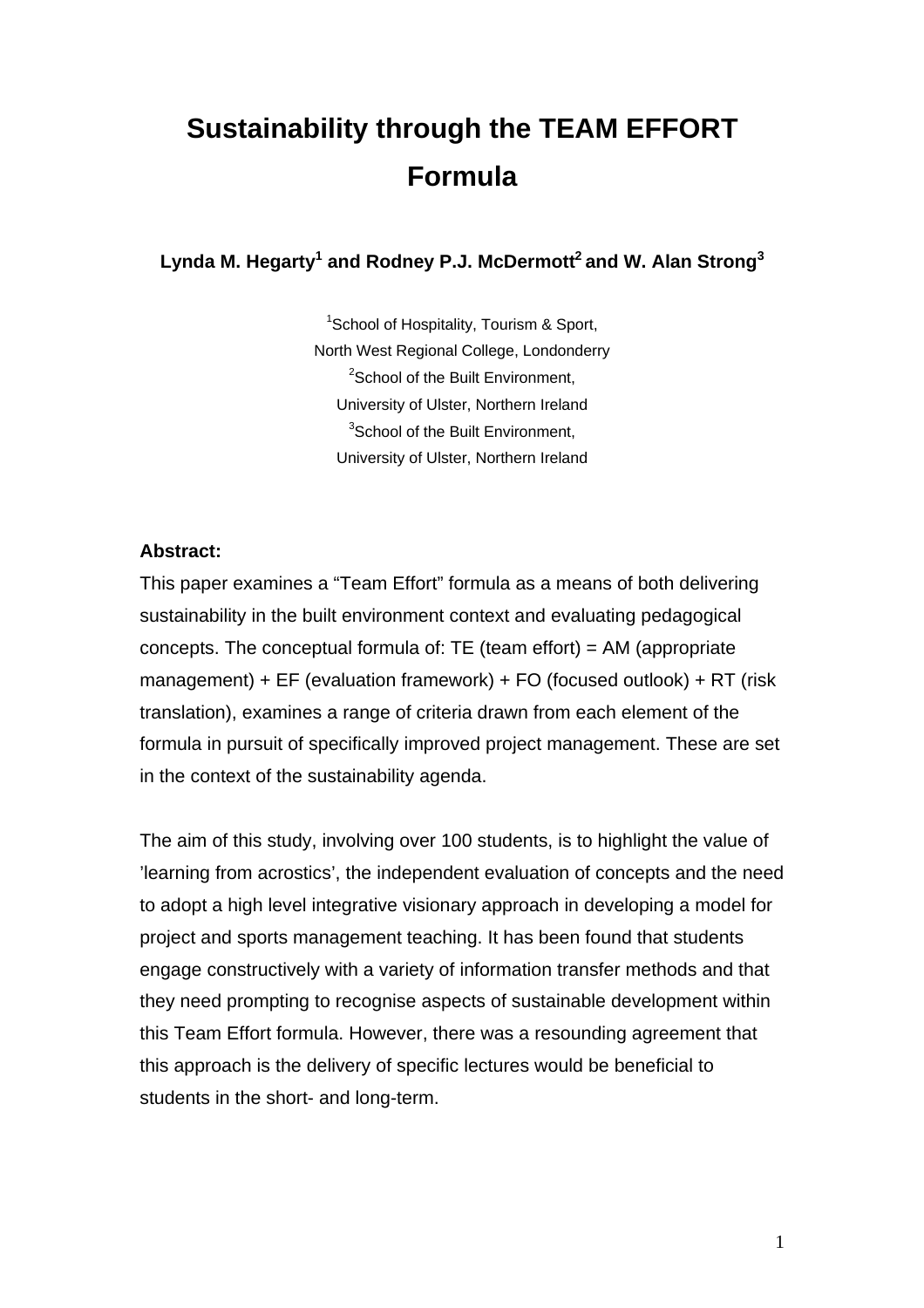Business experts and corporations have identified the need for teamwork in delivering products and processes, whilst sustainability requires an integrated team-like approach to produce integrated solutions across the Triple Bottom Line of economic stability, environmental enhancement and social inclusion. Within the context of the built environment, construction management is a key skill in providing fit-for-purpose and quality projects.

Knowledge and understanding for this study have been obtained through assessment of teaching and learning activities for students in higher education sectors using lectures, consensus building and drawing from a range of built environment disciplines. The results were compared with published literature.

**Keywords:** Construction Management, Sustainability, Teaching and Learning, Team Effort.

## **1 Introduction**

The term sustainable development (SD) became fashionable during the 1980s, in the World Conservation Strategy and the 'Brundtland' Report (Moffatt, 1995) by stressing the need for the simultaneous achievement of development and environmental goals (Mitlin & Satterthwaite, 1996). This international importance and value of sustainability were firmly established by the United Nations General Assembly as it charged its World Commission on Environment and Development Chairman, Gro Harlem Brundtland, to develop 'Our Common Future' (WCED, 1987), with the resulting classical definition of Sustainable Development being *'a development that meets the needs of the present without compromising the ability of future generations to meet their own needs'*. The Brundtland message was directed towards people whose wellbeing was the ultimate goal of all environment and development policies, and in particular, the Commission addressed the young, recognising that the world's teachers have a crucial role to play in bringing the final report to them, an equivalence for education.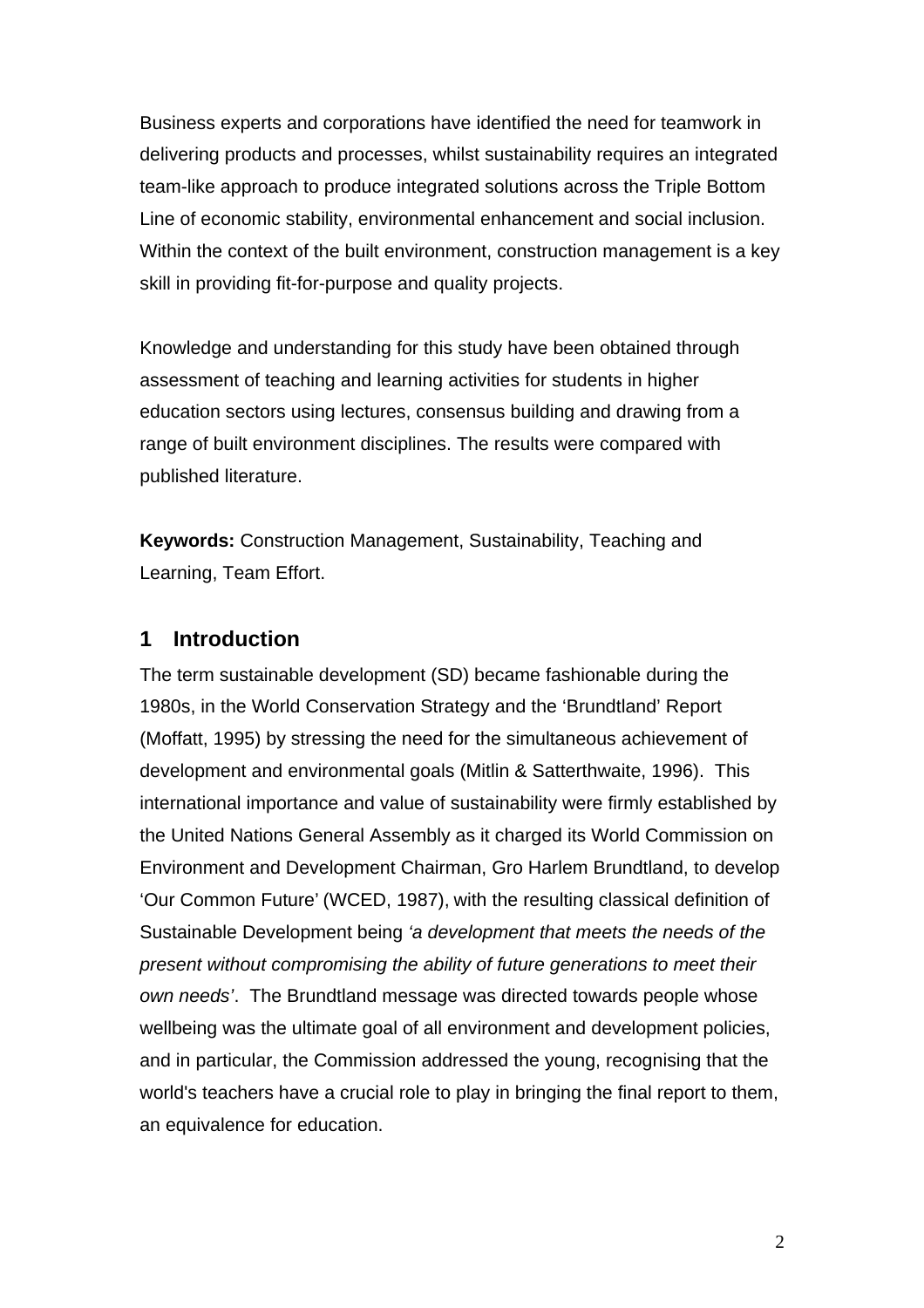The United Nations continued its contribution to the SD journey by designating 2005-2014 as the Decade of Education for Sustainable Development (ESD), appointing United Nations Educational, Scientific and Cultural Organization as the lead agency for its promotion. The basic vision of the DESD is a world where everyone has the opportunity to benefit from quality *education* and learn the values, behaviour and lifestyles required for a sustainable future and for positive societal transformation. This translates into four objectives of i. facilitating networking, linkages, exchange and interaction among stakeholders in ESD; ii. fostering an increased quality of teaching and learning in education for sustainable development; iii. Helping countries make progress towards and attain Millennium Development Goals through ESD efforts; and iv. providing countries with new opportunities to incorporate ESD into education reform efforts (DESD, 2005).

In turn, the use of acronyms or acrostics in education as teaching and learning strategies has been evident for decades. Students are introduced to acronyms early in education to assist memory, such as learning the names of the planets to principles of trigonometry. BODMAS is an example of an acronym which is commonly used in the maths curriculum and is used to explain the order of precedence whereby:

 **B**rackets *p***O**wers  **D**ivision  **M**ultiplication  **A**ddition  **S**ubtraction

(*Source: BBC, 2009*)

This paper demonstrates the use of a formulated approach used in construction management to increase the awareness of students of the importance of team effort in achieving goals, and is applicable to other areas of management. The word "team", normally suggests a sporting context; however, in the built environment, many projects require a multi-disciplinary approach and the construction sector is a prime example. Sir Michael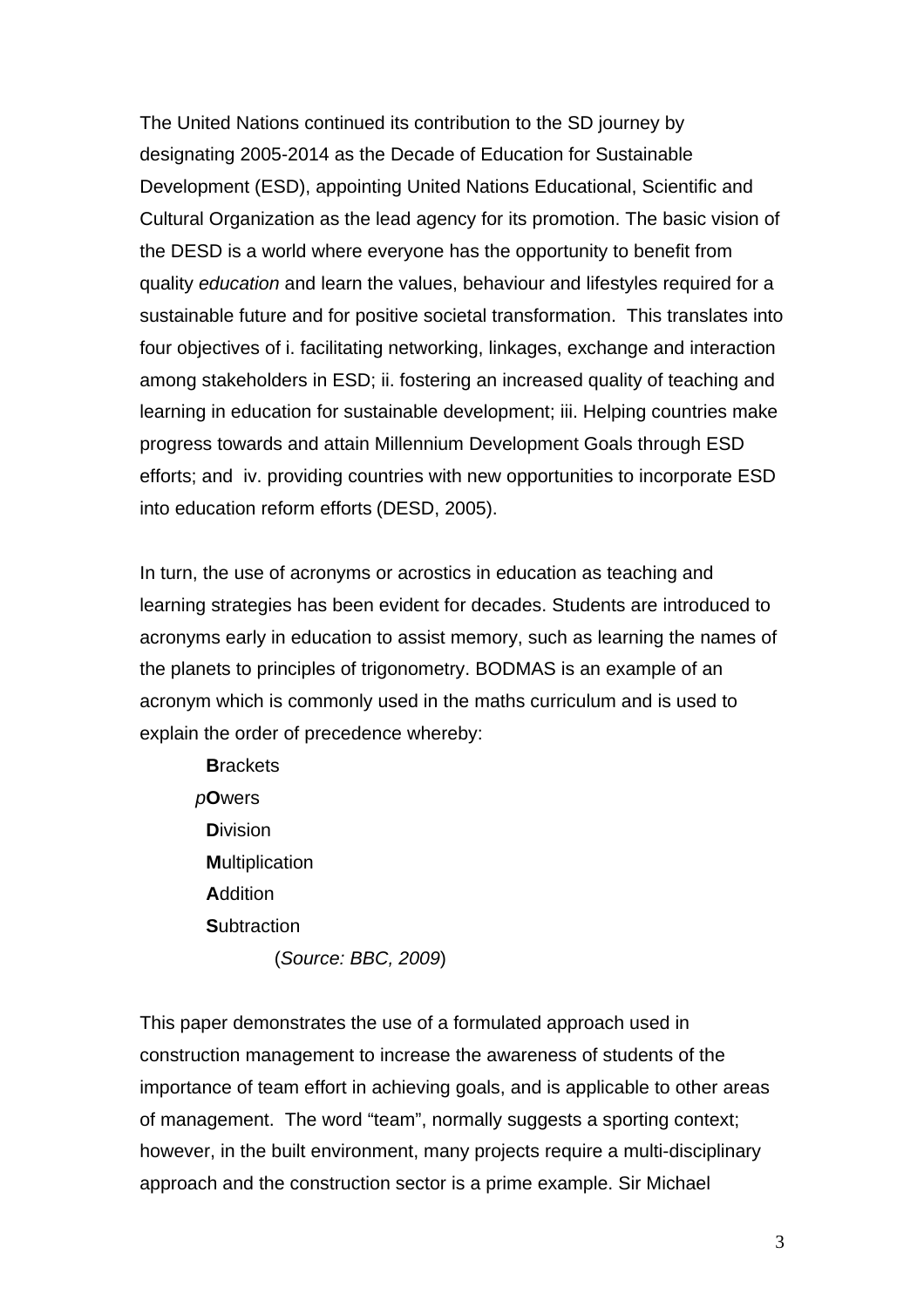Latham's report, aptly named *Constructing the Team* (1994), has highlighted problems and solutions in the construction industry. However, even when a team is constructed, team effort is required.

The sporting management analogy remains relevant, as those engaged with sport administration, coaching, sports science and management also need sound team engagement. The basic appraisal of sports coaching requiring a balance across the key elements of (Instruction + Teaching + Training) (NCF, 2005) serves to consolidate the need for robust and transparent learning systems, supporting this concept of a formulated and integrated approach.

### **2 Literature Review**

"*Learning relates to how we perceive and understand the world and how we develop meaning*" (Marton & Booth, 1997). It is also…

*"…about change: the change brought about by developing a new skill, understanding something new, changing an attitude…is a relatively permanent change, usually brought about intentionally and purposefully".*

Reece & Walker, 2003, p.59.

However, not everyone learns in the same way which is an important consideration for lecturers in education (Fry *et al.*, 2003). Indeed, it is hypothesised that the approach to learning which a student employs is both personal and situational (Ramsden, 1988). It is recommended that lecturers should consider how to bring about change or transformation to the preexisting knowledge of their learners (Mezirow, 1991).

Different approaches to learning exist which is regarded as…

*"…the way in which anyone goes about learning… a relation between the person and the material being learned".*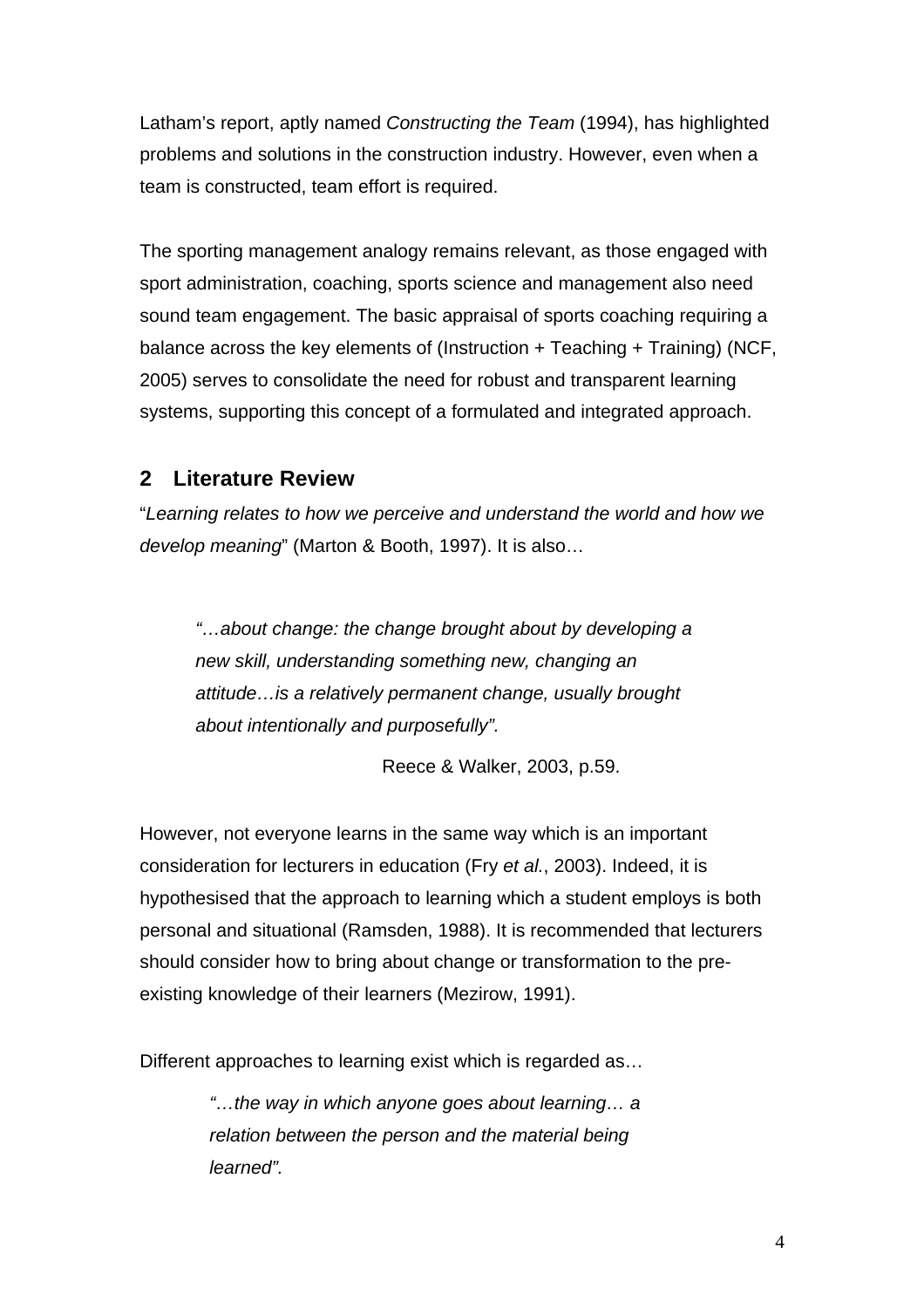#### Ramsden, 2003, p.41.

Approaches to and successes in learning are linked to the motivation of the students to learn (Reece & Walker, 2003). This motivation relates to whether the students are determined by outcomes rather than their understanding of the subject (Reece & Walker, 2003). The works of Marton (1974), Pask (1976), Entwistle (1986), Ramsden (1988) and Biggs (1987) have conducted numerous research studies into the area of learning approaches. Their investigations have led to three main approaches - the Surface Approach; the Deep Approach and the Strategic Approach, which will now be discussed.

The main characteristics of the surface and deep approaches to learning are contained in the work of Ramsden (2003). In simple terms, surface learning is about quantity without quality; deep learning is about quantity and quality (Biggs, 1989). The *surface* approach to learning is the '*intention only to complete task requirements*' (Ramsden, 2003, p.47) such as the intention to recall or reproduce lecture notes; the only aim is to pass the exam or assignment; no conception of the overall themes or concepts; failure to distinguish principles from examples. A student who employs a surface approach to learning undertakes the minimum amount of work. However, he or she can have a successful academic outcome although may have little understanding of what has been learned. Study and learning may be adequate but lack of understanding may result in not retaining the information following the completion of an exam or assignment. The surface approach, which merely entails a memorising exercise, will have flaws if the student is presented with tasks later which call upon him to utilise previous knowledge; then he or she may have difficulties understanding the concept. As lecturers, this surface approach to learning would not be conducive to learning as many of the modules on courses require underpinning knowledge of previous modules. Furthermore, this has further implications as graduates progress into employment in industry.

5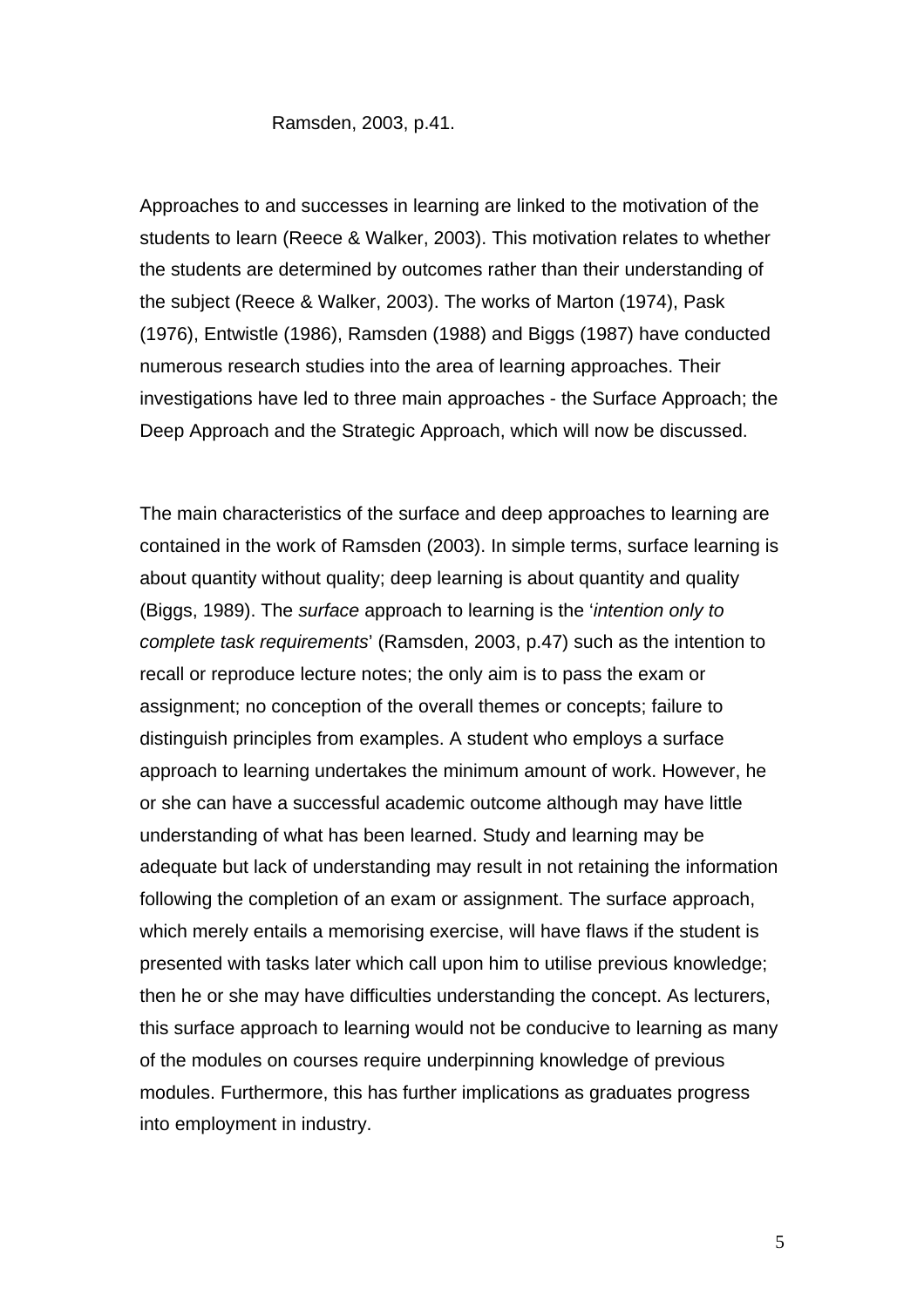Meanwhile, the *deep* approach to learning is the '*intention to understand*' (Ramsden, 2003, p.47) and concepts can be related to existing knowledge and understanding; new information is organised and structured; the logic of the development is developed; and the significant points are determined. A student who employs a deep approach to learning is utilising previous knowledge of the subject and/or any experience relating to the subject area. This approach involves students looking for similarities in the subject area to previous knowledge and trying to understand, for themselves, where they have come from and where they are going to, in terms of their learning and their ability to assimilate information and develop conclusions. Deep learners work at a higher level than surface learners. They develop an interest in their subject and a desire to know more. This will allow them a greater understanding of the topic and allow them to question any areas which are unclear or which require further thought processing. A deep learner can become actively involved in the course and will carefully examine the logic behind the entirety of the course content.

Ramsden (2003) also states that there are two related aspects of an approach to learning: one concerned with *what* the student refers to and *how* the student structures the task.

Thirdly, the strategic approach typifies students who "*adapt their learning style to meet the needs of the task*" (Fry *et al*., 2003, p.440). A student who engages a strategic approach (also known as the Achieving Approach) to learning is doing so in order to achieve the highest possible marks for their own sake but not necessarily to signify a high level of learning. A strategic learner can employ a number of tactics under this approach such as ensuring he or she has all the class and tutorial notes; all relevant material is in order and filed; time is allocated for studies, test and assessment procedures or assignment guidelines are accessible; and all topics and studies are learned . The strategic approach can use a combination of the surface and deep approaches to learning. A student who mainly uses a deep approach to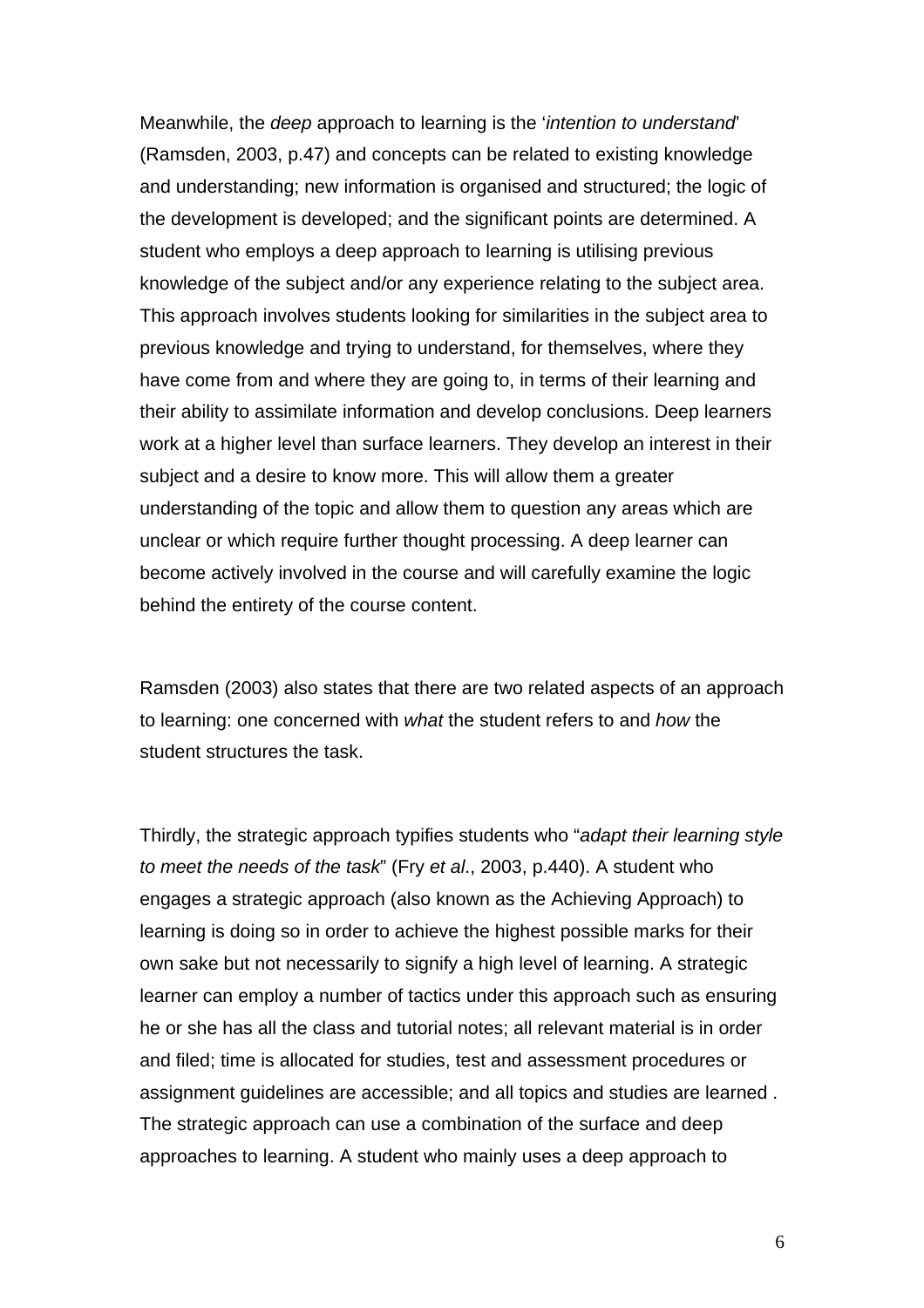learning may adopt some form of the techniques of a surface learner in order to obtain a high grade. Thus, the deep approach is not a permanent approach of the student as achievement is mainly associated with the exam or assignment grade.

Although a number of learning styles have been discussed, it is not appropriate to label students into specific categories. Every student is part deep learner, part strategic learner and part surface learner. They may not be categorised into the same style of learning for every subject. Most learners have a primary learning style but it can vary depending on the subject and situation. Lectures must be designed so that everyone on the programme develops and adapts their level of learning.

Felder & Silverman (1988) concluded that the preferred teaching style of most engineering faculties was not meeting the best learning style of engineering students. Different students have their own individual methods of remembering information, showing creativity and demonstrating understanding. These methods can include mind mapping and the use of acronyms.

Mind mapping is a technique which enhances creativity and promotes the individuals' learning (Mento *et al.*, 1999). This technique is useful to ensure that students can recall knowledge whilst also being able to show the links between different thoughts and concepts (Buzan & Buzan, 1995; Buzan, 2002; Buzan, 2005).

Studies such as those conducted by Stalder (2005) have shown that the use of acronyms consistently predicted higher performance in an acronym related exam, and helpful in increasing their motivation to study. However, others have questioned their effectiveness (Carlson *et al.*, 1981; Carney *et al.*, 1994). Lecturers continue to aim to facilitate students' learning, especially in the creation of long-term memory (Herbert & Burt, 2004).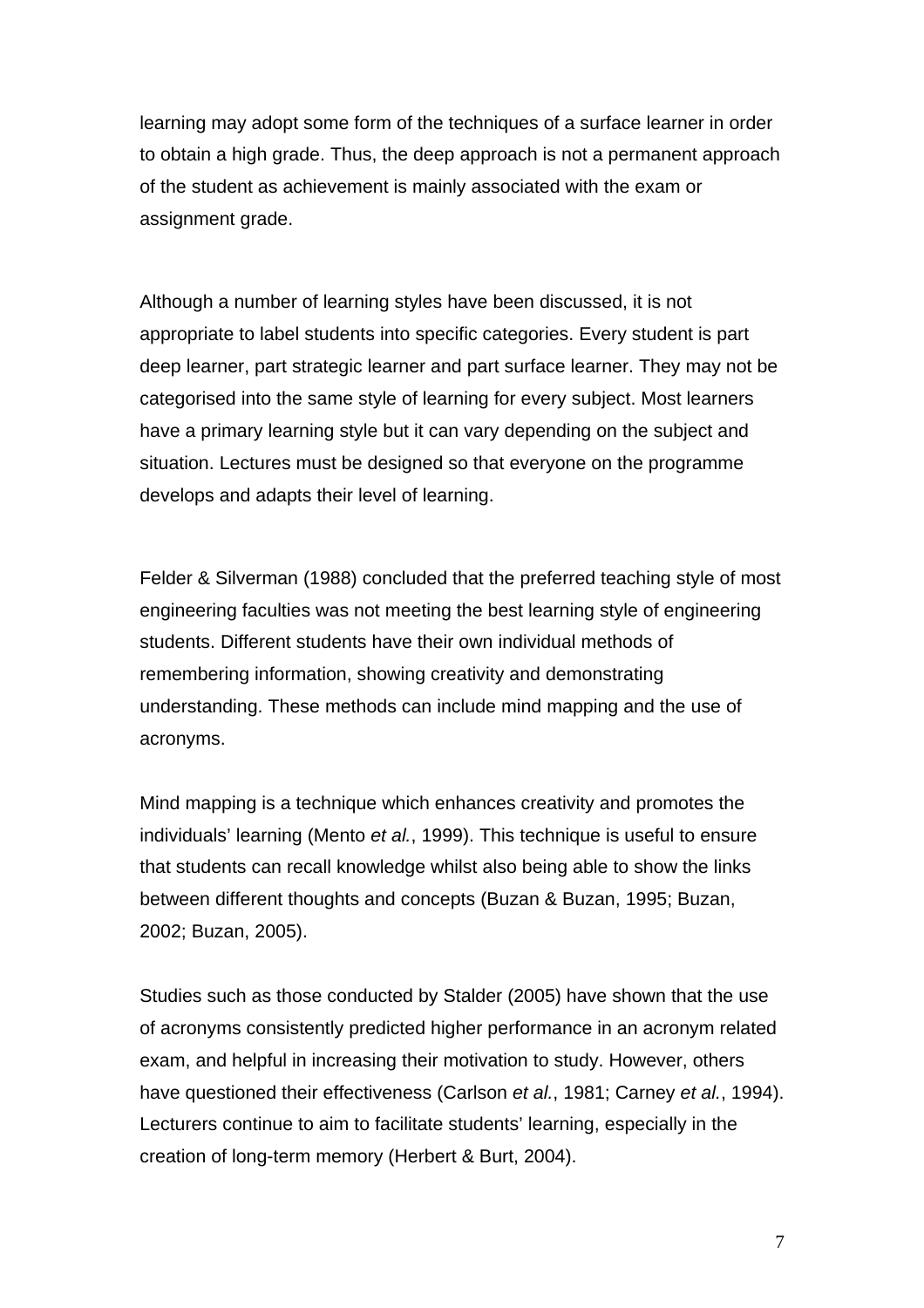# **3 Research Methodology**

Students were given a presentation entitled "*How can construction management influence the direction and focus of sustainability?*". The following slides (Figures 1-4) are part of this PowerPoint presentation. They depict the TEAM EFFORT formula.

### *3.1 TEAM EFFORT Formula*



Figure 1. Appropriate Management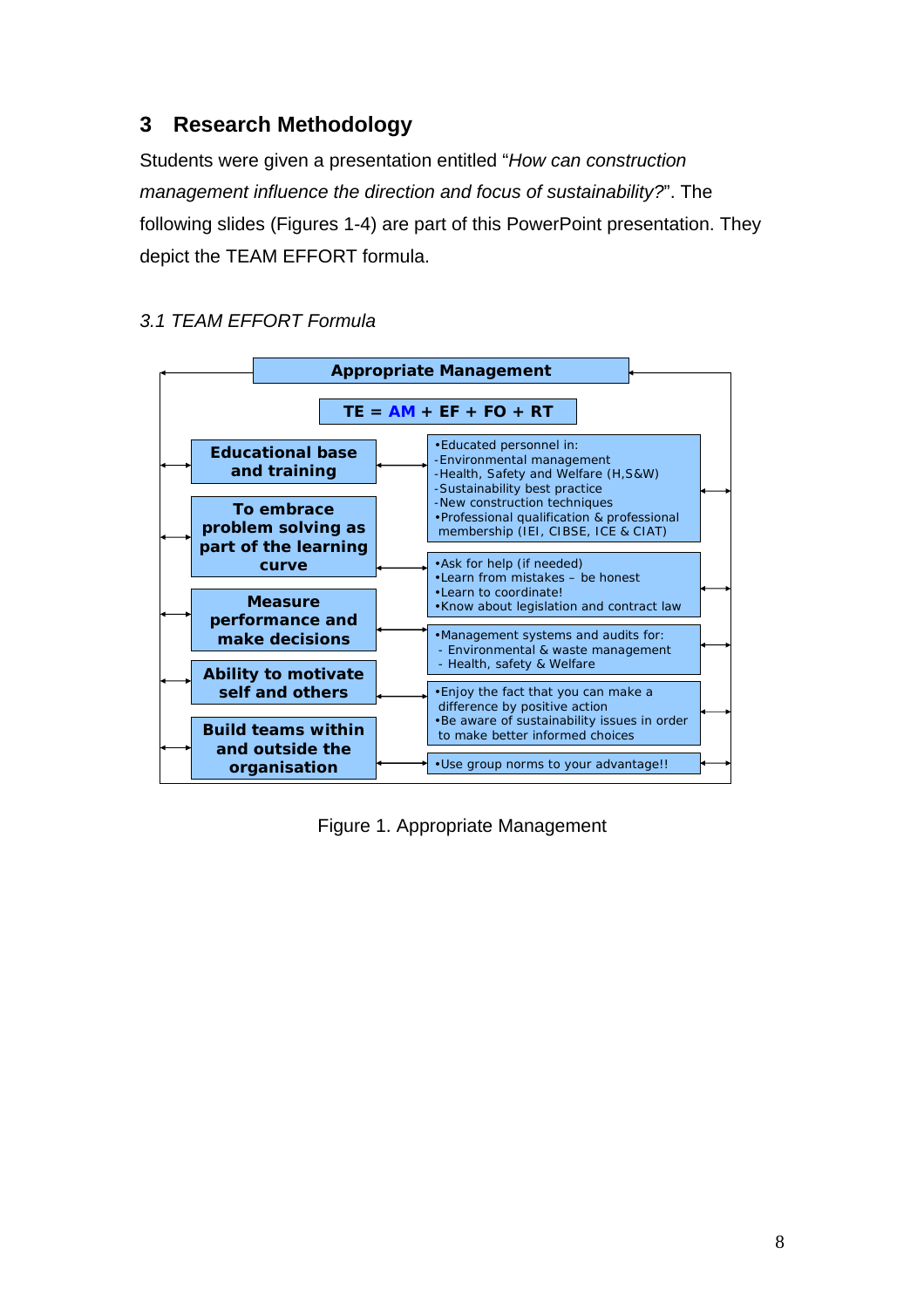

Figure 2. Evaluation Framework



Figure 3. Focused Outlook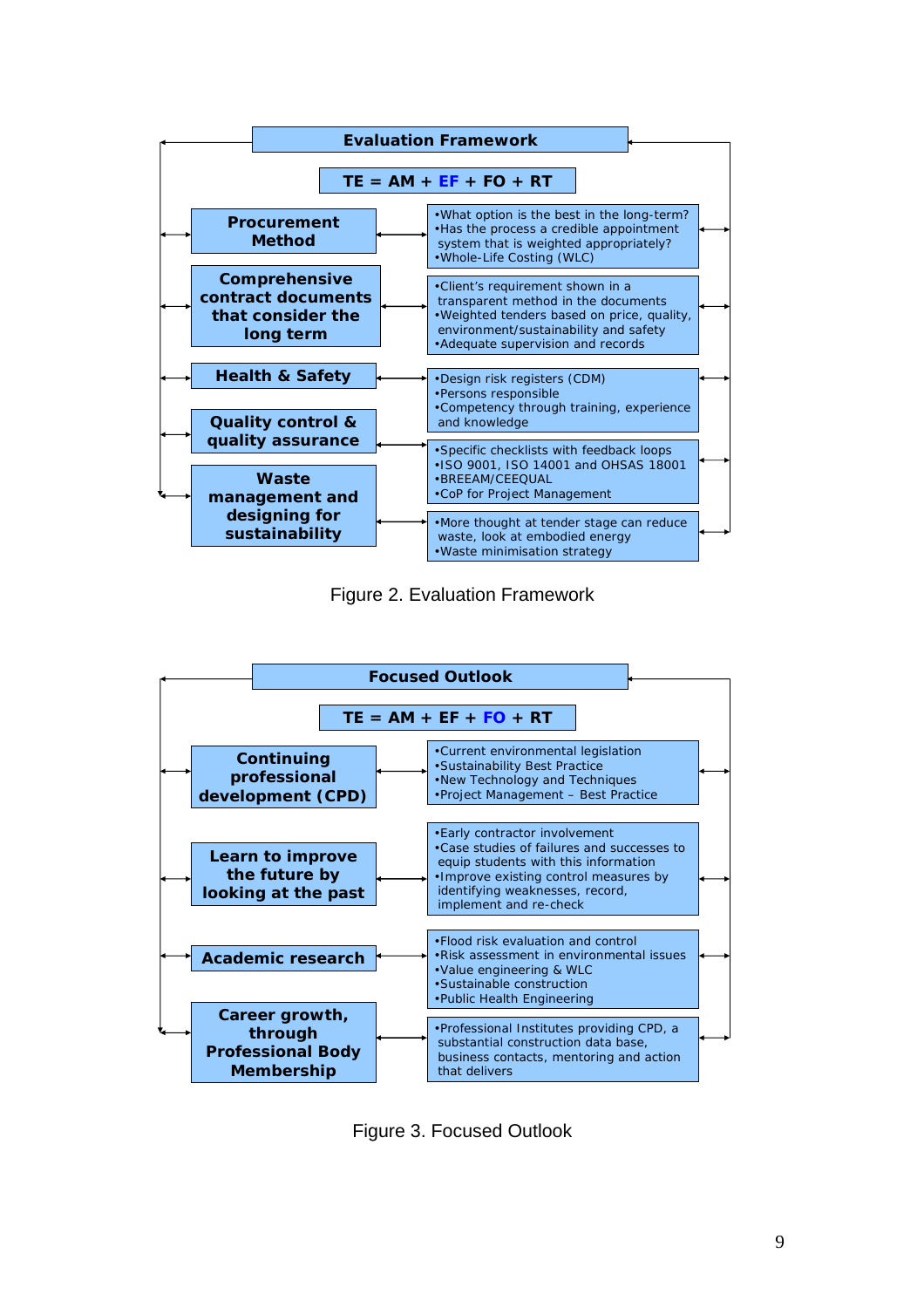

Figure 4. Risk Translation

The following commentary gives an explanation of the significance of the slides:

#### *3.1.2 Appropriate Management*

The level of management required will depend on the task; however, an effective manager should have an appropriate educational base, and knowledge and training to develop the competence levels required.

Managers must be able to measure performance and to take decisive actions. The ability to motivate oneself and others is another key attribute of an effective manager. Management must be able to facilitate the smooth running of a contract or project through effective coordination and utilisation of the team. However, one attribute which may be absent in some managers is the ability to embrace problem-solving as part of the learning curve, as this often involves asking for help.

#### *3.1.3 Evaluation Framework*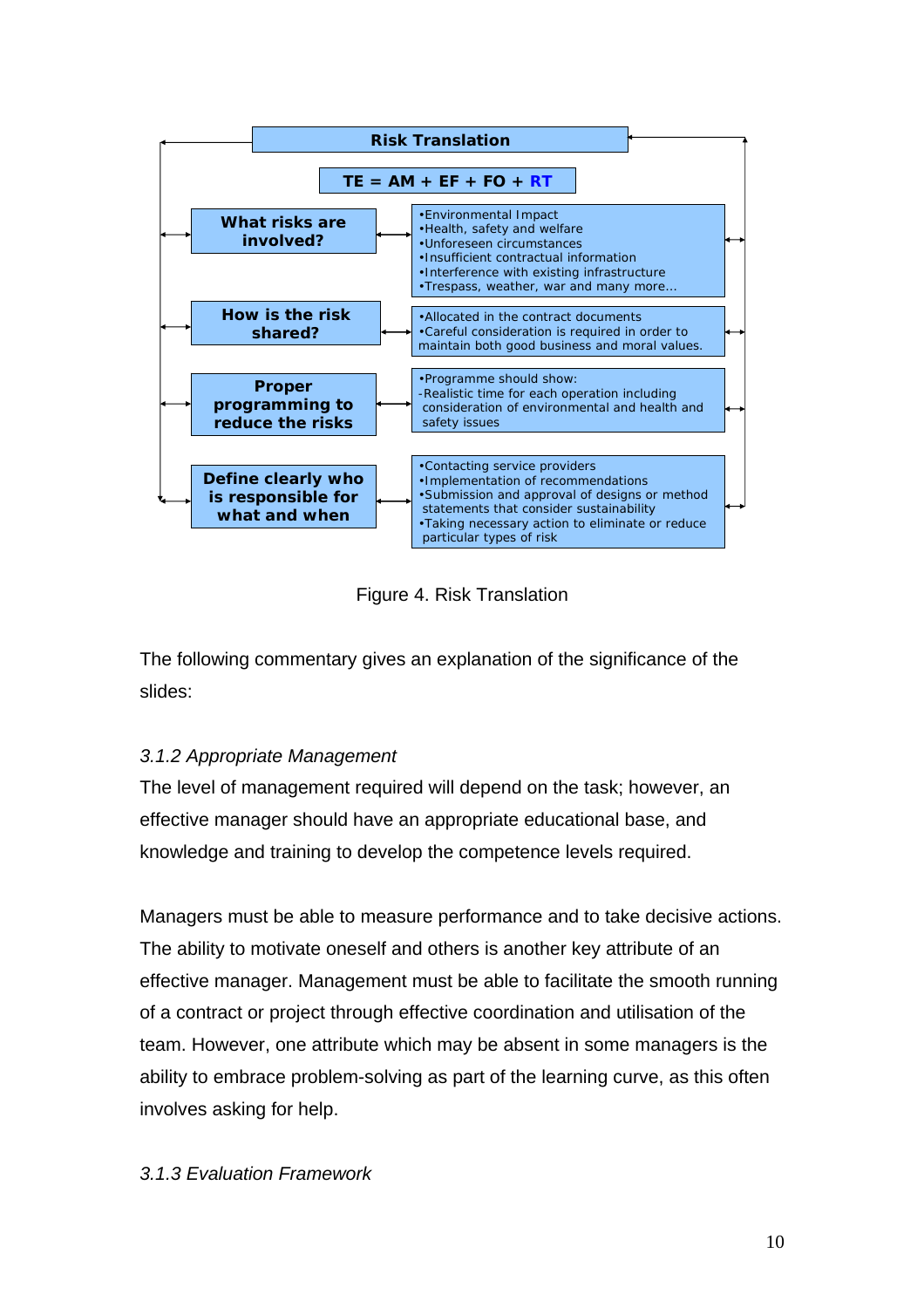As professionals, choices must be able to stand scrutiny. The important choices relate to elements such as procurement method, health and safety, quality control and waste management. Evaluation frameworks must include the need for checklists that are based on learning from the failures of the past. For this reason, checklists must be updated using feedback loops. Evaluation must involve consideration of new technology and innovation. Early contractor involvement can prove helpful on complex schemes.

#### *3.1.4 Focused Outlook*

The focus for professionals includes preparing for the future by looking at the past. Case studies are a valuable learning tool to help inform and equip students and practising engineers with specific lessons on the application of theory. The need for Continuing Professional Development, as a means of consolidation and upgrading of knowledge and 'best practice' cannot be overstated when considering the future.

Research is also a valuable tool in order to improve the way that project managers make decisions. Of course, one of the main decisions that can assist career growth is professional body membership and its valuable learned society functions and services.

#### *3.1.5 Risk Translation*

The ability to evaluate risk is a critical skill in any project manager's skills base. Questions such as "what are the risks involved?" and "how are the risks shared?" need value judgements and the right answers. Of course, there are many approaches to controlling risk, the basis of which is to clearly define who is responsible for what and when.

In summary, a team effort is the utilisation of a myriad of skills that are required on varied projects. As engineers and professionals in any management field, it is important to realise that each one has limitations in terms of their skills base; however, it is this realisation that can help improve project management through team effort.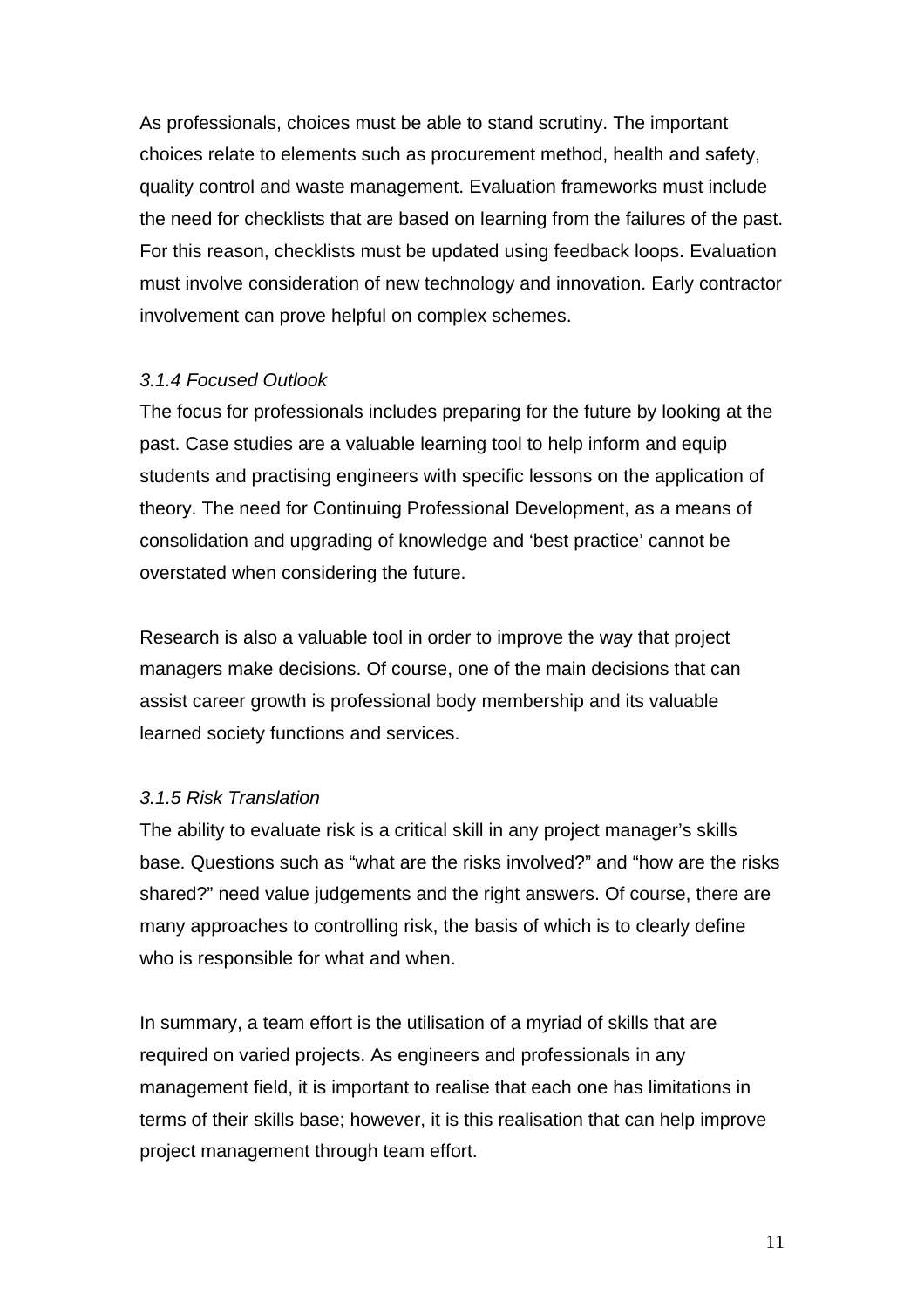#### *3.2 Research approach*

The study was completed in three phases:

- a. During September-November 2009, the TEAM EFFORT formula presentation was delivered to a total of 136 university students on three separate dates. These students included disciplines from civil engineering, building services and architectural technologists;
- b. An initial control group of 50 students participated in providing feedback from a lecture entitled "Environmental Impact Assessment". The students were asked if they could recall the main headings from the Environmental Impact Assessment (EIA) lecture.
- c. As a means of observing learning approaches and appraising the use of acronyms to motivate students and enhance their knowledge and understanding, over 100 students were informed of the TEAM EFFORT formula and a second control group was specifically tested under controlled conditions.

## **4 Findings and Discussion**

4.1 The results of the first phase of the study are shown below.

|   | <b>Question Description</b>            | <b>Correct Answer (%)</b> |
|---|----------------------------------------|---------------------------|
|   | What does TE stand for in the formula? | 100                       |
| 2 | What does AM stand for in the formula? | 76                        |
| 3 | What does EF stand for in the formula? | 82                        |
| 4 | What does FO stand for in the formula? | 62                        |
| 5 | What does RT stand for in the formula? | 100                       |

Table 1. Summary of results

*It was noted that students were also asked whether or not they thought that the formula was a useful method of remembering the lecture content. 100% of students replied that they thought it was useful.* 

The analysis from the immediate feedback following each delivery in *Table 1* shows an average of 84% were able to recall the main headings from the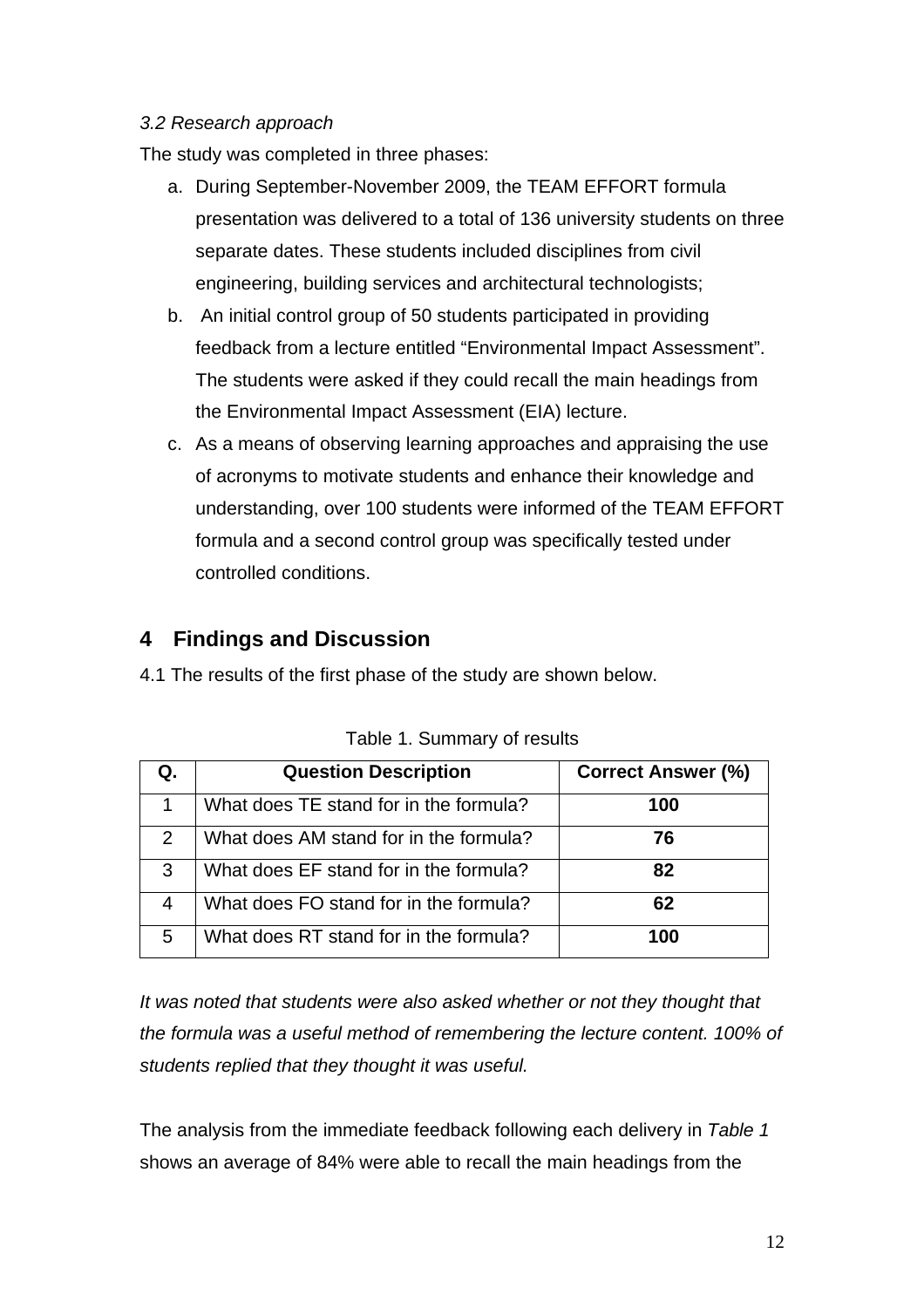lectures. The positive relationship of the use of acronyms to facilitate learning is in line with that of Stalder (2009) who found that students scored higher in tests and their use was favoured both by instructors and students

4.2 In order to derive a comparison between the use of the TEAM EFFORT formula presentation and a lecture which did not use acronyms, a control group of 50 students was used. The control group resulted in less than 65% of the students being able to recall the specific headings in the EIA lecture where acronyms were not used.

4.3 A control group of over 25 different students were surveyed on the TEAM EFFORT formula from basic non-acronym led teaching and were later surveyed having received the formal lecture as described in Section 3.1.



Figure 5. TEAM EFFORT Knowledge survey results

|                           | Student knowledge - | Student knowledge - |
|---------------------------|---------------------|---------------------|
|                           | before Lecture      | after Lecture       |
| Average                   | 45.1%               | 95.3%               |
| <b>Standard Deviation</b> | 13.3                | 8.6                 |

Table 2: Survey Statistics

Several comments were derived from this study which are illustrated in *Figure 5* and *Table 2*: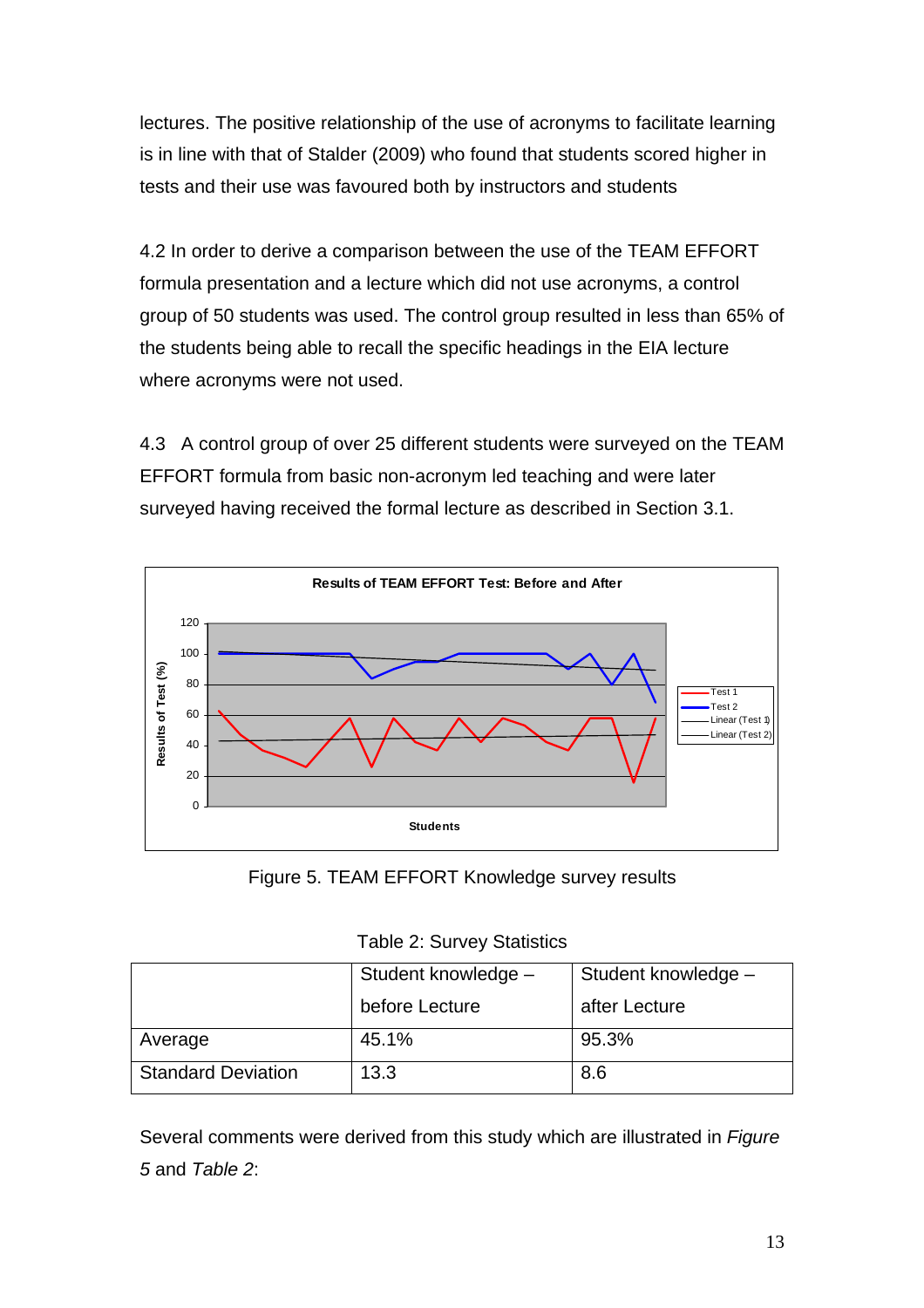- a. The difference of knowledge between after and before the acronym led TEAM EFFORT lecture was on average 40%;
- b. All students showed this consistent improvement;
- c. Students expressed a remarkable surprise at the impact of the acronyms of the TEAM EFFORT formula in assisting to both recall and appraise the elements of a team-led approach;
- d. Students remarked on the benefit of a mixture of surface and deep learning strategies in developing greater synergies between elements of a team approach;
- e. Aspects of sustainability were recognised in the material, but the integrated thinking provided a basis for seeking a more holistic approach to complex issues.

## **5 Conclusion and Further Research**

This study concluded that the use of the TEAM EFFORT formula as an approach to teaching management was effective for learning to take place which was evident through formative assessment with 100% of the students confirming that they found the formula to be a useful method of remembering the content of the lecture. Also, the two control group surveys gave a strong indication that the use of acronyms, set alongside deep level teaching, allowed students to accurately recall (95% success) details and to develop integrated solutions; this was confirmed by the lower performance in the nonacronym EIA lecture.

It is concluded that the use of acronyms as an effective teaching strategy is beneficial to both lecture and students. It is worth noting that students also stated that this approach should be used more in order to facilitate their longterm recall of lectures. These studies is regarded as a pilot which provides the basis for further research whereby a larger cohort could be used and a more statistical approach of assessing learning following lectures which involve the use of acronyms as part of the teaching strategy. The larger cohort and use of statistical analysis would provide a more substantiated study.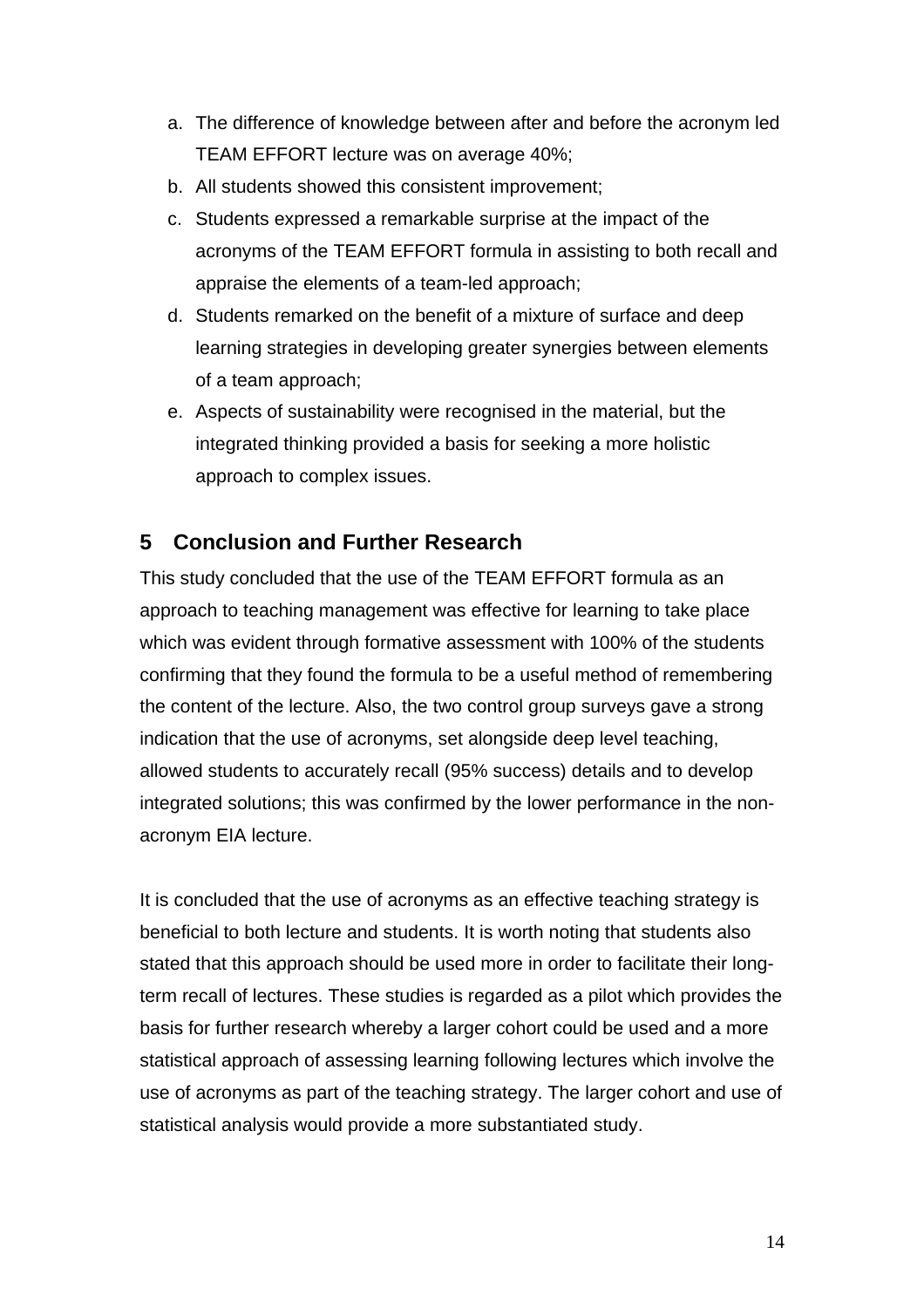The evidence that sustainability is better delivered through a strategic approach in order to build a more inquisitive mind and a holistic viewpoint was only gained anecdotally, and this aspect requires further study and crossreferencing with literature.

## **6 Acknowledgement**

Thanks to the students of the School of the Built Environment at University of Ulster, Jordanstown who participated in the study.

## **7 References**

- 1. BBC (2009), "Order of Operation BODMAS". [http://www.bbc.co.uk/schools/ks3bitesize/maths/number/order\\_operation/r](http://www.bbc.co.uk/schools/ks3bitesize/maths/number/order_operation/revise2.shtml) [evise2.shtml](http://www.bbc.co.uk/schools/ks3bitesize/maths/number/order_operation/revise2.shtml), viewed 06/12/2009.
- 2. Biggs, J.B. (1987), *Student Approaches to Learning and Studying*, Australian Council for Education and Research, Victoria.
- 3. Buzan, T. & Buzan, B. (1995), *The Mind Map Book*, BBC, London.
- 4. Buzan, T. (2002), *How to Mind Map,* BBC, London.
- 5. Buzan, T. (2005), *Mind Map: The Ultimate Thinking Tool,* Thorsons, London.
- 6. Carlson, L., Zimmer, J.W. & Glover, J.A. (1981), "First-letter mnemonics: DAM (don't aid memory)", *Journal of General Psychology*, **104**(2), pp 287- 292.
- 7. Carney, R.N., Levin, J.R. & Levin, M.E. (1994), "Enhancing the psychology of memory by enhancing the memory of psychology", *Teaching of Psychology*, **21**(3), pp 171-174.
- 8. DESD (2005), UN Decade of Education for Sustainable Development, UN, New York.
- 9. Evrekli, E., Gunay Balim, A. & Inel, D. (2009), "Mind mapping applications in special teaching methods courses for science teacher candidates and teacher candidates' opinions concerning the applications", *World Conference on Educational Sciences 2009. Procedia Social and Behavioral Sciences*, **1**(1), pp 2274-2279.